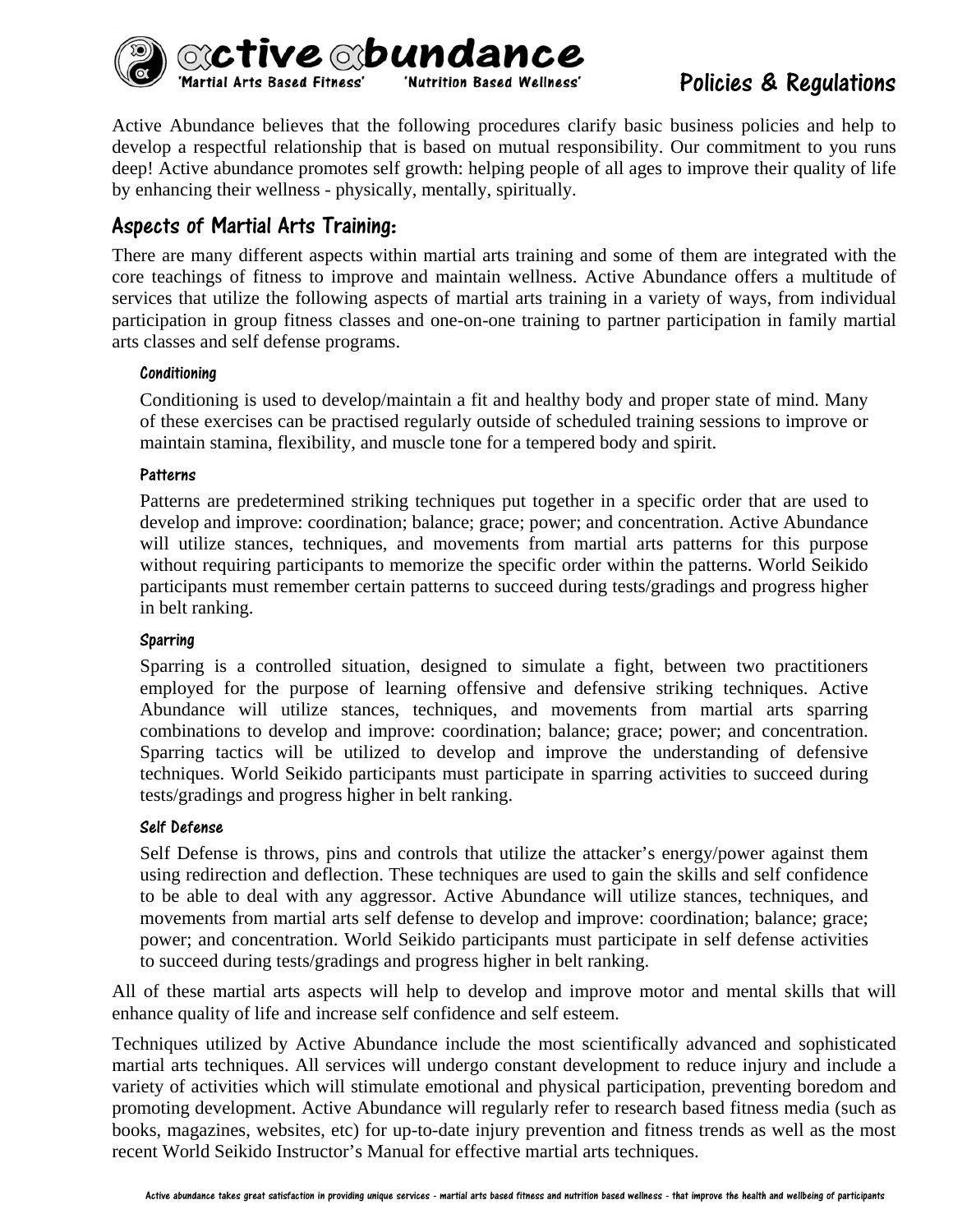# Training Agreement:

All services provided by Active Abundance require a training agreement to be completed by the Client with an Active Abundance representative. All training agreements must be signed and dated by a legal adult (18 years of age or older) and contain a list of all family members to be included.

The training agreement outlines the details of the training sessions, schedule and payment plan; and also includes permission and waiver statements.

#### Training Sessions:

Schedule of classes/sessions shall be as indicated on training schedule, which shall be completed and included as part of the training agreement.

Most training sessions are 90 minutes in length; specific services may have longer or shorter options. Sessions will not be extended due to tardiness of the Client or due to interruptions made by the Client.

Training locations may include: the privacy of your home; at a facility offered by Active Abundance; or at a mutually agreed upon location (outdoor training challenge, public facility that Active Abundance is allowed admittance, etc).

In the event that a medical problem (documented by a medical practitioner) or prolonged circumstances (explained in writing) prevent completion of the contracted training sessions as indicated in the training agreement, the Client may take an extended period of time, not to exceed 1 year, to complete said sessions or alternate services offered by Active Abundance.

Pictures and/or videos of participants and sessions might be used for the purpose of marketing and advertising in media such as, but not limited to: brochures, flyers, website, etc. The Client shall indicate permission for use of their name on the agreement.

#### Training Schedule:

Schedule of classes/sessions shall be as indicated on training schedule, which shall be completed and included as part of the training agreement. Classes shall have predetermined focus as indicated by class name. Sessions shall have primary and secondary focus as per client's request and requirements. The Client shall arrive for each class/session ready to participate with any paperwork required already completed (such as 'Weekly Journal of Activities').

#### Payment for Services:

The training agreement outlines the details of the payment plan for that specific service. Options may include: pay per session; pay for a specified number of sessions, in full in advance; pay for a specified number of sessions, over a period of time and with interest of outstanding balance.

Active Abundance accepts cash and cheques as payment.

If for any reason you are not satisfied with your training session, we appreciate your constructive criticism and the opportunity to correct any problems in a mutually beneficial manner.

Rates for services will be reviewed regularly and may be increased from time to time; however, changes will not affect any services purchased before the review (rates will remain as indicated on training agreement).

#### Other Statements of Importance:

Physical contact by trainer/instructor is required at certain times to ensure correct execution and understanding of exercises, and safety. Physical contact between trainer/instructor and young children (under 7 years old) is NOT permitted, for any reason, even if parental consent is given.

Active Abundance is not registered as a childcare provider, therefore, all children under the age of 10 years old are required to have a parent or caregiver in attendance at all times.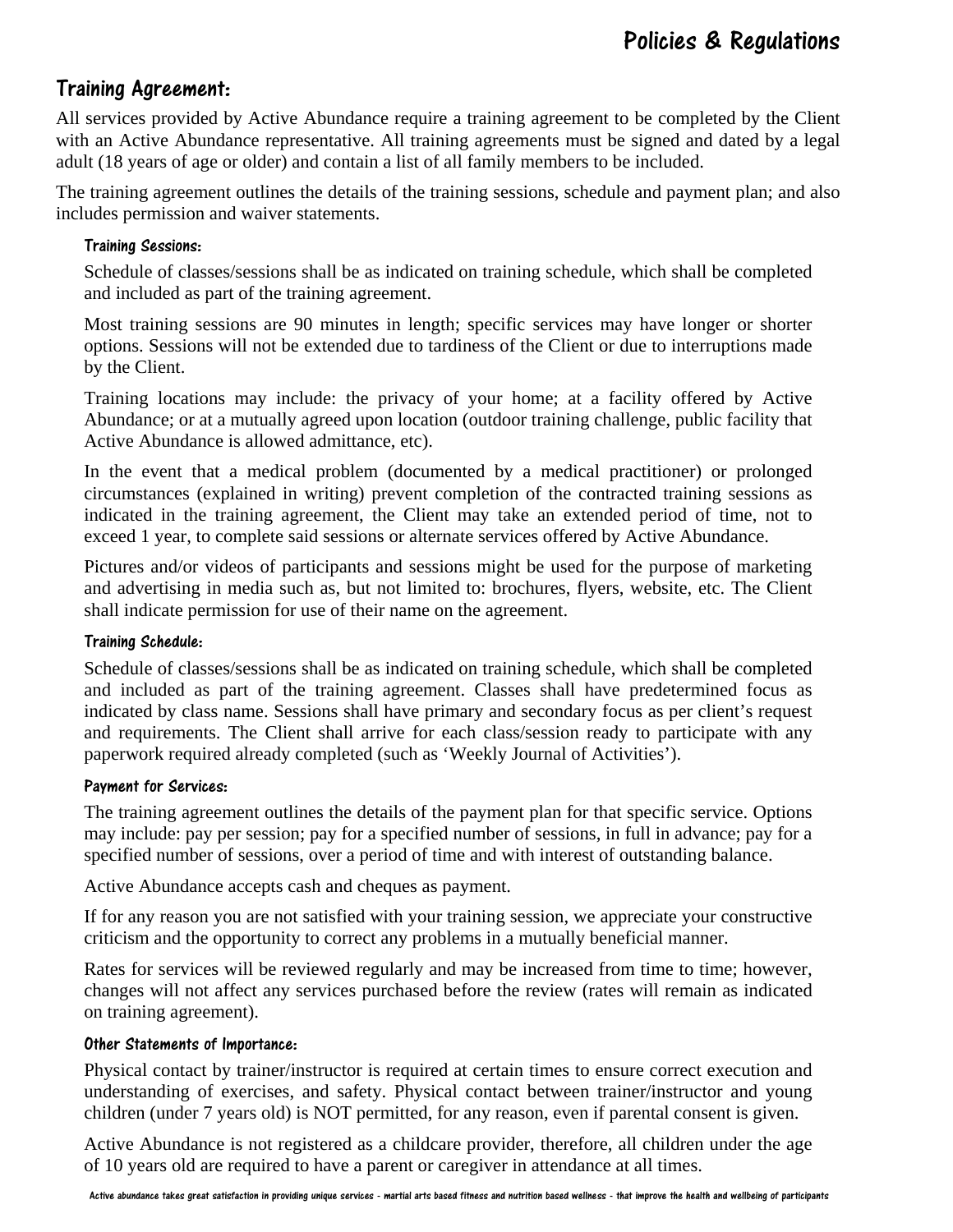# Workout Apparel:

Wear clothing that is comfortable and appropriate for your scheduled activities. Some facilities may have change areas available, verify with trainer/instructor ahead of time.

Clean T-shirts, shorts, tights, sweats, track suits, yoga suits and other common fitness clothing are all suitable for fitness training sessions. Athletic shoes should be supportive and functional, bare feet and martial arts shoes would also be acceptable for most situations. For World Seikido classes, proper martial arts uniform including belt is required for long term participation, Tae Kwon Do or Karate uniform with white pants and top preferred.

Please be considerate of others with regard to your personal attire. If you have questions regarding appropriateness of your outfit, please ask.

### Trainer and Client Personal Hygiene:

Training people directly and personally, by its nature, creates an environment that is personal, up-close, and professionally intimate. Simply, we will work closely with one another. Dental hygiene, clean exercise clothing and shoes, and overall body cleanliness are requirements.

You'll observe that our trainers/instructors may brush their teeth, change clothing, and shower several times on any given day. This consideration and respect of others are a must.

# Trainer-Client Ratio:

Small class sizes provide personalized feedback to ensure safe execution of all exercises. If you feel that adequate feedback is not being provided please notify the trainer/instructor immediately. One-on-one and family training are available options. Active Abundance offers an area and/or activity for nonparticipating children for most services; parents/guardians are responsible for all children in their care at all times, attention to children that are non-participating and/or uncooperative is understandable.

### Promptness:

To get the most out of your time and efforts, please be ready at the specified time. Sessions will not be extended due to tardiness of the Client or due to interruptions made by the Client.

If a trainer is late for your session - late is defined as one minute after the specified time - you will be credited with a complimentary workout and the training session will be extended if possible. We want your commitment and you have ours!

### Rescheduling:

Active Abundance will notify you if a trainer/instructor is unable to attend a scheduled session, regardless of the reason, and a sincere apology will be forthcoming immediately. Although crises do occur, even for a trainer whom you may consider above reproach, we believe that missing sessions is not acceptable. We respect and value your time commitment too much. If enough notice is provided by the trainer/instructor, another trainer/instructor will fill-in for that session; if there is inadequate time to get another trainer/instructor the session will be rescheduled (added on to the end of the term or program if applicable). If Active Abundance is unable to provide 24 hour notice, you will be credited with an additional complimentary session. We don't take our commitment and service to you lightly!

Active Abundance will notify you if a trainer/instructor must reschedule or cancel a one-on-one or family training session as always, regardless of the reason, a sincere apology will be forthcoming immediately. If less than 24 hour notice is provided, the scheduled session will immediately be rescheduled at your convenience, with no charge. Also, you will be credited with an additional complimentary session.